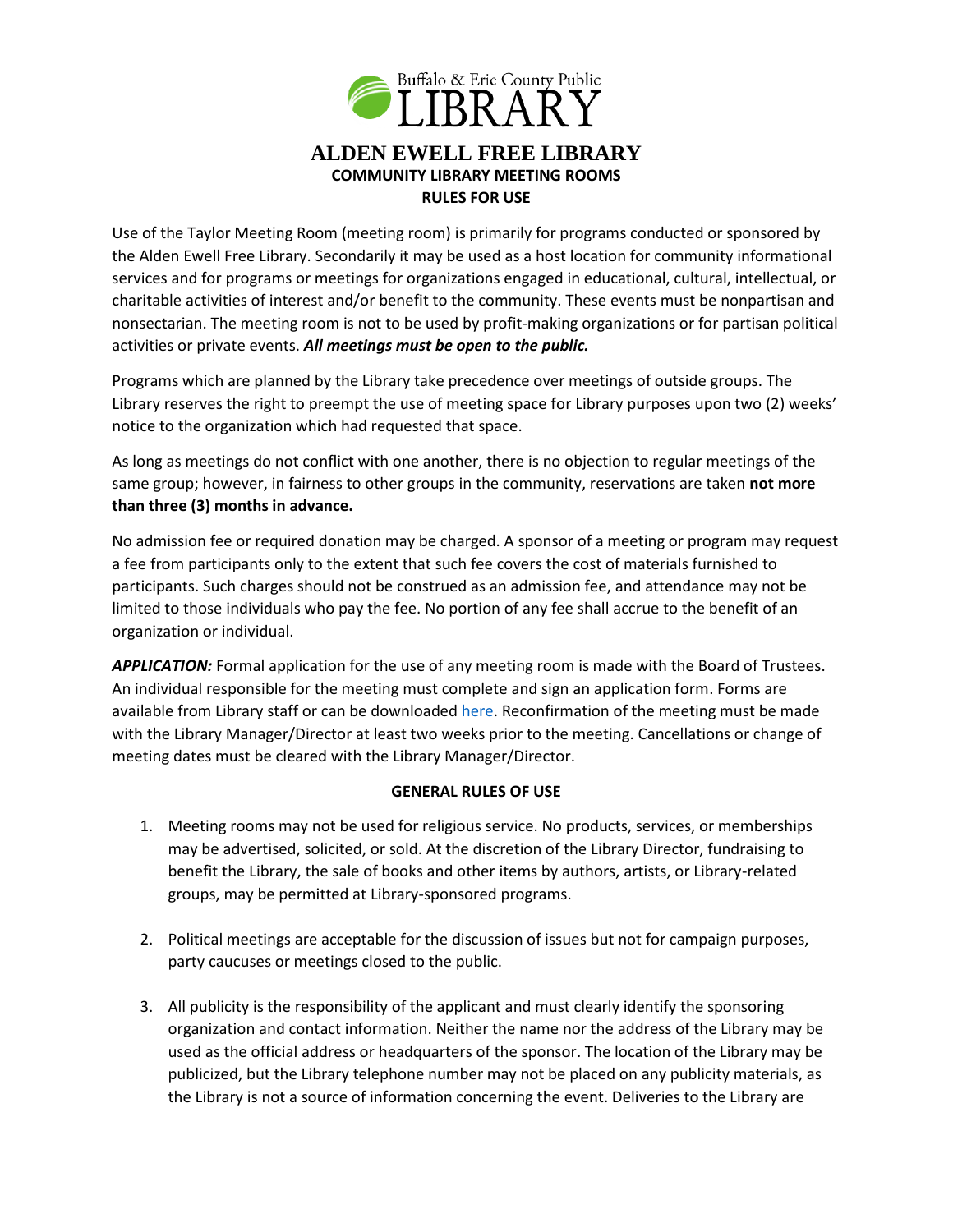

## **ALDEN EWELL FREE LIBRARY**

permitted only if approved in advance by the Library Director and the applicant or a representative of the sponsoring organization is present to accept the delivery.

- 4. The following disclaimer must be included in all publicity materials: *The views expressed are solely those of the author/speaker/presenter and do not necessarily reflect the views of, and should not be attributed to, the Alden Ewell Free Library.*
- 5. A copy of all publicity materials must be submitted to the Library together with the Alden Ewell Free Library Meeting Room Application. Deviation from the submitted materials could result in the meeting being cancelled by Library personnel.
- 6. Meeting rooms are available for use during the Library's normal hours of operation. Programs should be planned so that meeting space will be vacated 15 minutes before the library's closing time.
- 7. Applicant must check in and out with a staff member.
- 8. No cooking may be done or food served without the approval of the Board of Trustees. No alcohol may be served at any time. No smoking is permitted.
- 9. The meeting room must be left in an orderly, clean condition. Tables and chairs should be returned to the positions in which they were found. The applicant shall be liable for any damage to Library facility and/or loss of Library property.
- 10. No games of chance may be played.
- 11. Meetings must be conducted in such a way as not disturb Library operations. The applicant is responsible for maintaining the orderly behavior of all attendees. Adult supervision is required for any group of minors. Applicants and program participants are expected to conform to the Alden Ewell Free Library's Rules of Conduct, copies of which are available upon request.
- 12. No audio-visual equipment or operators will be provided by the Library.
- 13. Library personnel will not move or rearrange heavy furniture or equipment.
- 14. The Library will provide no storage space and assumes no responsibility for equipment or personal articles belonging to applicants or their guests.
- 15. The applicant assumes responsibility for participant accommodations (e.g. assistive listening devices, etc.) and specific articles of compliance as required by the Americans with Disabilities Act.